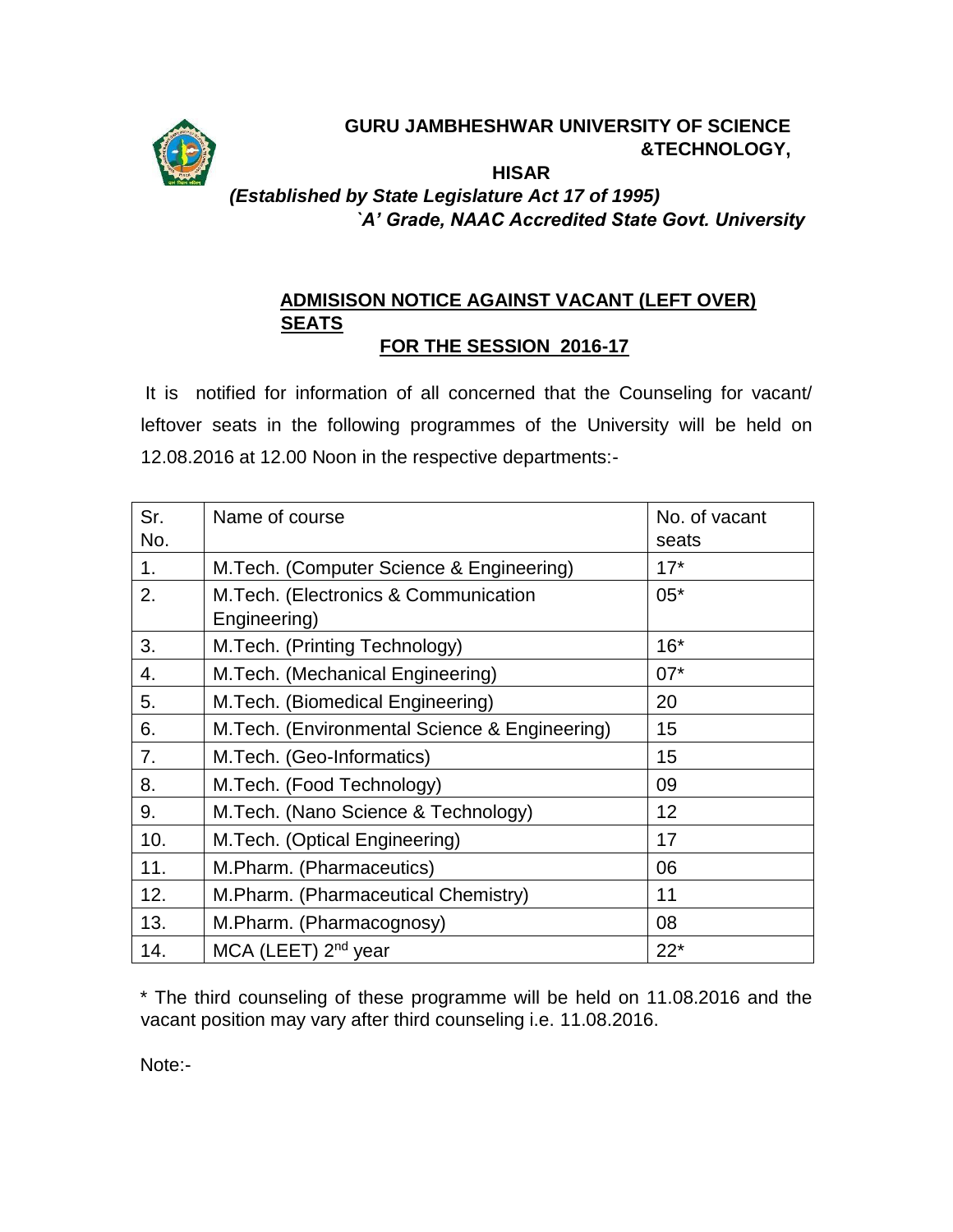- (1) Number of vacant seats likely to be marginally increased / decreased due to left out cases/ after third counseling.
- (2) Detail fee structure of the courses is available in Chapter-8, " Fee Structure for the session 2016-17" of the University Prospectus uploaded on the University website.

(contd…p.2.)

-2-

These seats will be first offered to the candidates, as per the procedure/ criterion mentioned in the University Prospectus 2016-17. However, a brief procedure/ criteria to the vacant/ left over seats will be as under:-

- 1. In case of all M.Tech./ M.Pharm. programmes the admission will be made first on the basis of Valid GATE/GPATE Scores of applicant.
- 2. If the seats remain vacant the admission will be made on the basis of merit of Entrance Test conducted by the University.
- 3. If the seats still remain vacant then the admissions will be made on the basis of Academic Merit of qualifying examination.
- 4. In case of MCA (LEET) 2<sup>nd</sup> year the criteria mentioned at Sr. No.2 to 3 will be followed.
- Note: The candidates having supplementary/ compartment/ re-appear in the qualifying examination shall not be allowed for admission to any course in the University Teaching Departments.

Interested candidates may download the Admission Form from the **University** 

website **[www.gjust.ac.in](http://www.gjust.ac.in/)** and the same be submitted alongwith with a Demand Draft of Rs.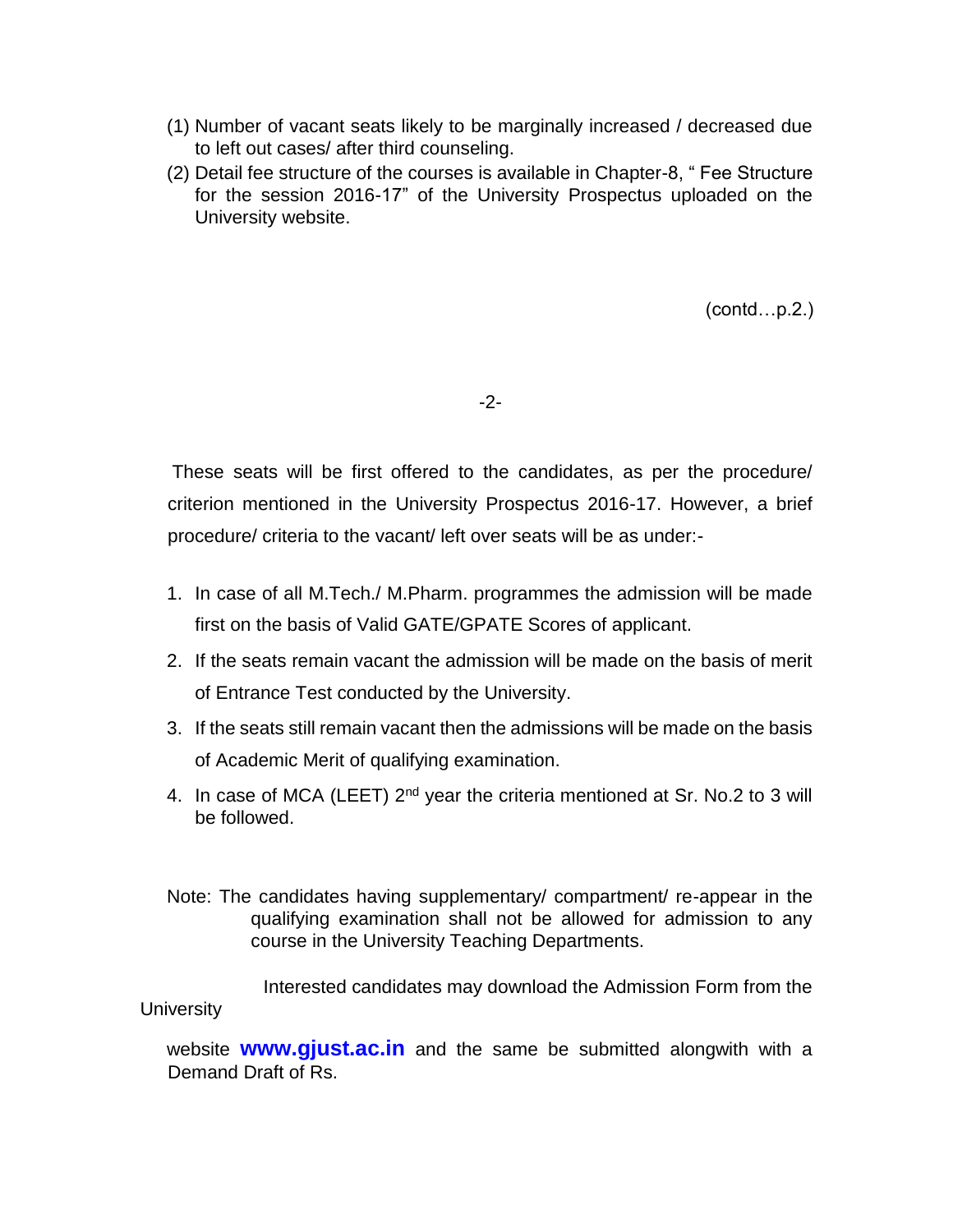1000/- (Rs. 250/- for SC,BC & EBP candidates of Haryana only) in favour of Registrar, GJUS&T, Hisar payable at Hisar alongwith attested Photostate copies of all the documents to the Chairpersons of the Department concerned by 12.08.2016 upto 10.00 a.m. The counseling will be held on 12.08.2016 at 12.00 Noon sharp in the respective department as per procedure mentioned in University Prospectus for the session 2016-17. The candidates will have to produce their original certificates to the Chairperson of the Department concerned at the time of counseling for verification and registration purpose and fee will be deposited at the spot. However, the third counseling/ physical counseling of M.Tech. programmes in affiliated colleges/ institutes will be conducted by the respective colleges at their own level as per procedure mentioned in the University Prospectus 2016-17 for M.Tech. Programmes.

\*\*\*

REGISTRAR



## **GURU JAMBHESHWAR UNIVERSITY OF SCIENCE &TECHNOLOGY,**

**HISAR**  *(Established by State Legislature Act 17 of 1995) `A' Grade, NAAC Accredited State Govt. University* 

### **ADMISISON NOTICE AGAINST VACANT (LEFT OVER) SEATS FOR THE SESSION 2016-17**

Applications are invited for admission to M.Tech. (Computer Science & Engineering), M.Tech. (Electronics & Communication Engineering), M.Tech. (Printing Technology), M.Tech.

(Mechanical Engineering), M.Tech. (Biomedical Engineering), M.Tech. (Environmental Science & Engineering), M.Tech. (Geo-Informatics), M.Tech.